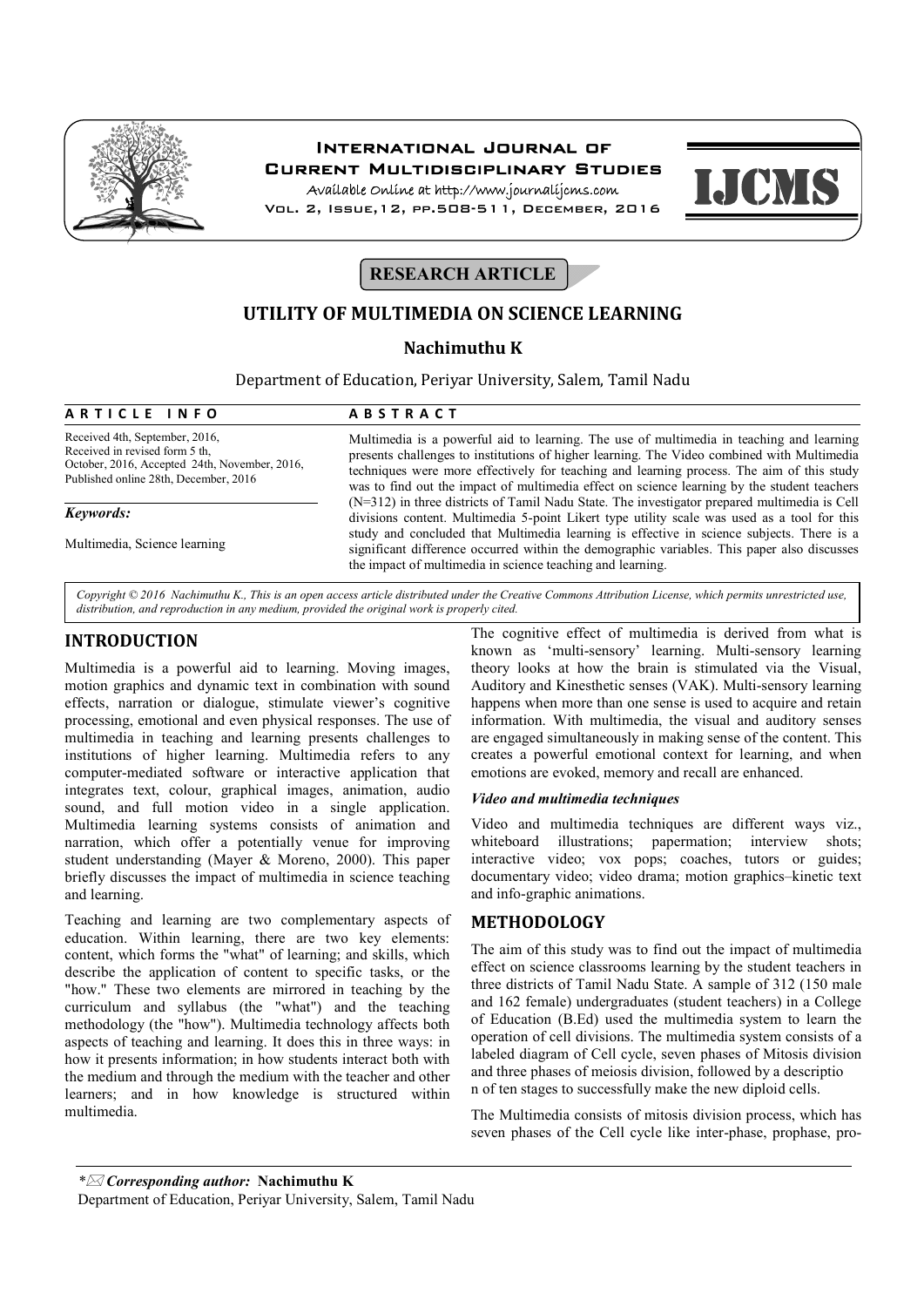metaphase, metaphase, anaphase, telo-phase, and cyto-kinesis and to successfully make the new diploid cells. And the meiosis division consists of three phases of interphase, meiosis-I and meiosis-II.

The sample was randomly divided into two groups who used either an interactive (experimental) or a non-interactive (control) version involving both images and text. The interactive system differed from the non-interactive system by the incorporation of control of pace, self-assessment questions and an interactive simulation. Student teachers then undertook with an achievement test.

and the mean, standard deviation was used to determine the impact multimedia level of student teachers and also 't' and F test was conducted to check the significant differences among the variables. The sample for the study is presented in Table 1.

From the table- 1, the sample for the study was 312 student teachers and that they were enrolled in three type of institutions viz., Government (48), aided (48) and self-financed student teachers (216) and most of the locality of institutions are situated in urban area (168) with the composition of 162 female student teachers and 150 males.

**Table 1** Sample for the study

|     | <b>Type of Institutions</b> |     | <b>Locality of</b><br>Gender<br>Age<br><b>Institutions</b> |     |    |     |     |                      |           | Computer<br>Knowledge | Net facility in<br>Home |     |     |
|-----|-----------------------------|-----|------------------------------------------------------------|-----|----|-----|-----|----------------------|-----------|-----------------------|-------------------------|-----|-----|
|     | <b>SF</b>                   |     |                                                            |     | M  |     |     | $< 25$ Yrs 25-30 Yrs | $>30$ Yrs | <b>Yes</b>            | No                      | Yes | No  |
| 048 | 216                         | 048 | 168                                                        | 144 | 50 | 162 | 105 | 126                  | 081       | 234                   | 078                     | 198 | 114 |

### *Sample for the study*

The population in this study covers three districts viz., Coimbatore, Salem and Namakkal districts of Tamil Nadu state of India, which scattered in Government, aided and self financed college of education affiliated by Tamil Nadu Teacher Education University, Chennai. Stratified random method of sampling has been used because the population is heterogeneous form, which covers type of institution, locality of institution, gender, age, computer knowledge and presence of computer with net facilities in their home. By using stratified random sampling, the data collected is more accurate and it represents each stratum (Nachimuthu, 2010). This study has selected 312 student teachers from the selected three districts of college of education institutions in Tamil Nadu state of India during the months of January and February 2016.

#### *Design and Tool for the study*

The study was an experimental research on impact of multimedia effect on science learning by the student teacher's teaching learning process. A Multimedia 5-point Likert type utility scale was used as a tool for this study. The tool contains 2 parts (Part A and Part B). Part A includes socio-demographic of respondents. Part B is to determine the level of multimedia utility. In the scale, positive scoring was calculated as 1=almost never,  $2$ =never,  $3$ = nil utility,  $4$  = every time and  $5$  = almost every time has been used. For negative scoring arranged in the same as in vice-versa. Dependent variables in this study are the multimedia utility level; while independent variables includes type of institution, locality of institution, gender, age, computer & multimedia knowledge, and presence of computer with net facilities in their home.

The validity of the MUS (Multimedia Utility Scale) was approved by multimedia experts and the Faculty of Education, Periyar University, Salem city in Indian country. The views of the experts were used to revise some of the items in the tool. The reliability was measured by Alpha Cronbach method and it shows the coefficient of reliability 0.88 for level of multimedia usage among student teachers. The coefficient of reliability shows that all items in the scale were reliable and can be accepted. An effective rapport was developed before administering the scale and then collects the data. The collected data was analyzed using R Programming (Statistical Package) The majority of the student teachers have had the basic knowledge of computer. Around 64% of the student teachers have their own computer in their home with net facilities in their home.

### *Multimedia Usage based on Type of Institutions*

Table-2 shows one-way variance analysis results, which were conducted to determine if there is significant difference in type of institutions regarding multimedia usage level of student teachers.

**Table-2** ANOVA results of multimedia usage level (Type of Institution wise)

| Type of<br><b>Institutions</b> | N   | Mean  | S.D    | F       | р<br>value |
|--------------------------------|-----|-------|--------|---------|------------|
| Government                     | 048 | 0.592 | 0.0654 |         |            |
| Self financed                  | 216 | 2.355 | 0.0525 |         |            |
| Aided                          | 048 | 0.412 | 0.1221 | 19.2029 | 0.000      |

As can be seen in Table-2, significant differences in the multimedia usage based on type of institutions were observed. When mean score were determined, student teachers in the selffinanced were the highest users of multimedia (mean=2.35) compared to the Government student teachers (mean=0.59) and aided student teachers (mean=0.41). Multimedia usage among student teachers in Self-financed College of education was higher than in the Government student teachers as well as aided college of education student teachers (F= 19.20)

### *Multimedia Usage Based on Location of Teaching*

Table-3 shows 't' test results, which were conducted to determine if there is significant difference in location of institutions regarding multimedia usage level of student teachers.

**Table-3** 't'-test results of multimedia usage level (Locality wise)

| Locality |     | Mean | S.D   | ʻt'<br>value | p value |
|----------|-----|------|-------|--------------|---------|
| Urban    | 168 | 2.12 | 0.428 |              |         |
| Rural    | 144 | 86   | 0.624 | 4.2209       | 0.000   |

Table-3 shows that there was significant difference between the multimedia usage of student teachers in the urban and rural locality with the value 't' = 4.22 and  $p = 0.000$  ( $p < 0.05$ ). Based on mean obtained, student teachers in the urban locality have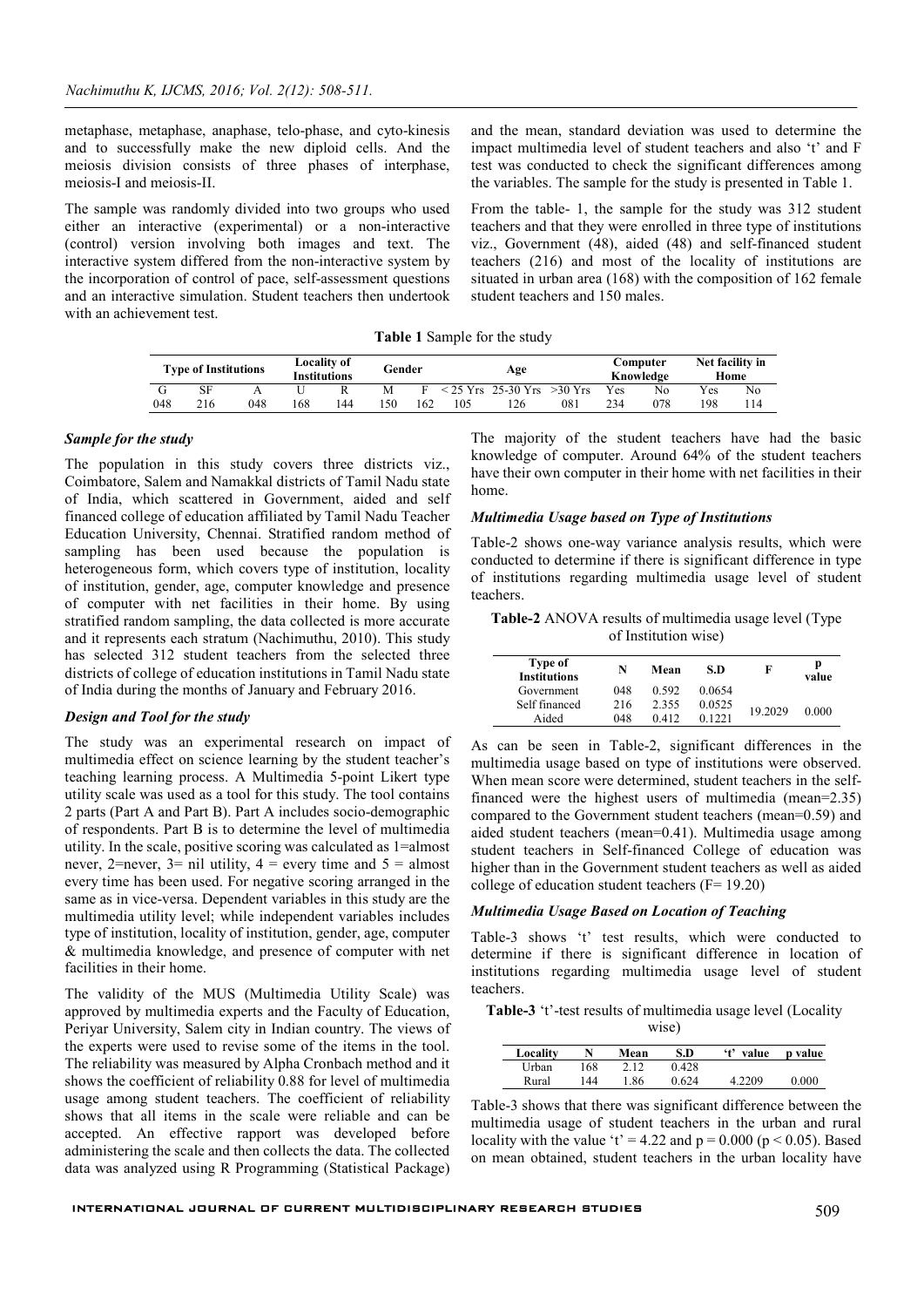higher mean (mean  $= 2.12$ ) compared with mean of student teachers in the rural locality (mean  $= 1.86$ ). This shows that multimedia usage of student teachers in the urban locality was higher than student teachers in the rural locality.

### *Multimedia Usage Based on Gender*

Table-4 shows 't' test results, which were conducted to determine if there is significant difference in gender regarding multimedia usage level of student teachers.

**Table-4** 't'-test results of multimedia usage level (Gender wise)

| Gender                  |     | Mean | S.D   | 't' value p value |       |
|-------------------------|-----|------|-------|-------------------|-------|
| Male Student teachers   | 150 | 198  | 0.562 |                   |       |
| Female Student teachers | 162 | 2.14 | 0.214 | 3 2 7 3 9         | 0.001 |

Table-4 shows that there was significant difference between the multimedia usage of female and male student teachers with the value 't' =3.27 and  $p = 0.001$  ( $p < 0.05$ ). Based on mean obtained, female student teachers have higher mean (mean  $=2.14$ ) compared with mean of the male (mean  $= 1.98$ ). This shows that multimedia usage of female student teachers were higher than the male student teachers as per gender wise analysis.

### *Multimedia Usage Based on Age*

Table-5 shows one-way variance analysis results, which were conducted to determine if there is significant difference in age regarding multimedia usage level of student teachers.

**Table-5** ANOVA results of multimedia usage level (Age wise)

| Age                | N   | Mean  | S.D    |        | p value |
|--------------------|-----|-------|--------|--------|---------|
| Less than 25 years | 105 | 0.991 | 0.2825 |        |         |
| 25 to 30 years     | 126 | 1.098 | 0.1785 | 9.9591 |         |
| More than 30 years | 081 | 1.261 | 0.2517 |        | 0.000   |

As can be seen in Table-5, significant differences in the multimedia usage based on age were observed (F=9.96). When means score were determined, student teachers age is more than 30 years were the highest users of multimedia (mean=1.26). While aged  $25$  to  $30$  years (mean=1.09) were higher than aged less than 25 years (mean=0.099) of student teachers.

#### *Multimedia Usage based on their Computer knowledge*

Table-6 shows 't' test results, which were conducted to determine if there is significant difference in their computer knowledge regarding multimedia usage level of student teachers.

**Table-6** 't'-test results of multimedia usage level

|                       | (Knowledge wise) |              |                |                              |         |  |  |  |  |
|-----------------------|------------------|--------------|----------------|------------------------------|---------|--|--|--|--|
| Computer<br>Knowledge | N                | Mean         | S.D            | $\ddot{\mathbf{f}}$<br>value | p value |  |  |  |  |
| Yes<br>No             | 234<br>078       | 2.24<br>- 98 | 0.584<br>0.482 | 3.9037                       | 0.001   |  |  |  |  |

Table-6 shows that there was significant difference between the multimedia usage of student teachers having computer knowledge and not having computer knowledge with the value 't' = 3.90 and  $p = 0.001$  ( $p < 0.05$ ). Based on mean obtained, student teachers' knowing computer knowledge have higher mean (mean  $= 2.24$ ) compared with mean of student teachers were not having computer knowledge (mean  $= 1.98$ ). This shows that multimedia usage of student teachers having the computer knowledge were higher than student teachers not having computer knowledge.

**Multimedia Usage Based on their availability of home computer with net facilities** Table-7 shows 't' test results, which were conducted to determine if there is significant difference based on the home computer with net facilities regarding multimedia usage level of student teachers.

**Table-7** 't'-test results of multimedia usage level (Home Computer facility wise)

| <b>Net Facility in</b><br>Home | N   | Mean | S.D   | $6+9$  | p     |
|--------------------------------|-----|------|-------|--------|-------|
| Yes                            | 198 | 2.04 | 0.448 |        |       |
| No                             | 114 | 1.86 | 0.486 | 3.2405 | 0.001 |

Table-7 shows that there was significant difference of multimedia usage of student teachers based on having Home computer (PC) with internet facility with the value  $t' = 3.24$ and  $p = 0.001$  ( $p < 0.05$ ). Based on mean obtained, student teachers having home computer with internet facility have higher mean (mean  $= 2.04$ ) compared with mean of student teachers those who are not having computer in their home (mean  $= 1.86$ ). This shows that multimedia usage of student teachers having home computer with internet facility were higher than student teachers not having computers in their home.

## **DISCUSSION**

Findings showed that the use of multimedia among student teachers in teacher education institutions in the selected three districts of Tamil Nadu State was at the effective level. This research is also supported to Konan (2010) found that the academic qualification was affected the use of multimedia. This research calculations are not taken their academic qualifications because of all are entry level of first year B.Ed student teachers. The results also showed significant differences in the use of multimedia teaching on gender. The use of multimedia among female student teachers mean score is higher than male mean scores. This finding is supported by Abdul (2005) and Larry *et al*. (2001) which showed the significant in different levels of multimedia usage on gender.

The findings of multimedia usage of student teachers in the urban locality was higher than student teachers in the rural locality in this study was not supported to Senthilkumar *et al*., (2012), who found out that there is no significant difference between the use of multimedia in rural and urban areas. They noted that the use of multimedia is not dependent on location such as rural or urban, but it is related to the knowledge and attitudes towards multimedia.

The multimedia utility was depending on the facilities in which they work (Jamian *et al*., 2011). These same findings also supported to this research findings such as multimedia usage among student teachers as per their age wise. From the analysis, there is a significant difference occurred in the multimedia usage based on the age. When means score were determined, student teachers within age more than 30 years were the highest users of multimedia compared to less than 30 years of age. As usual depending on their computer knowledge the student